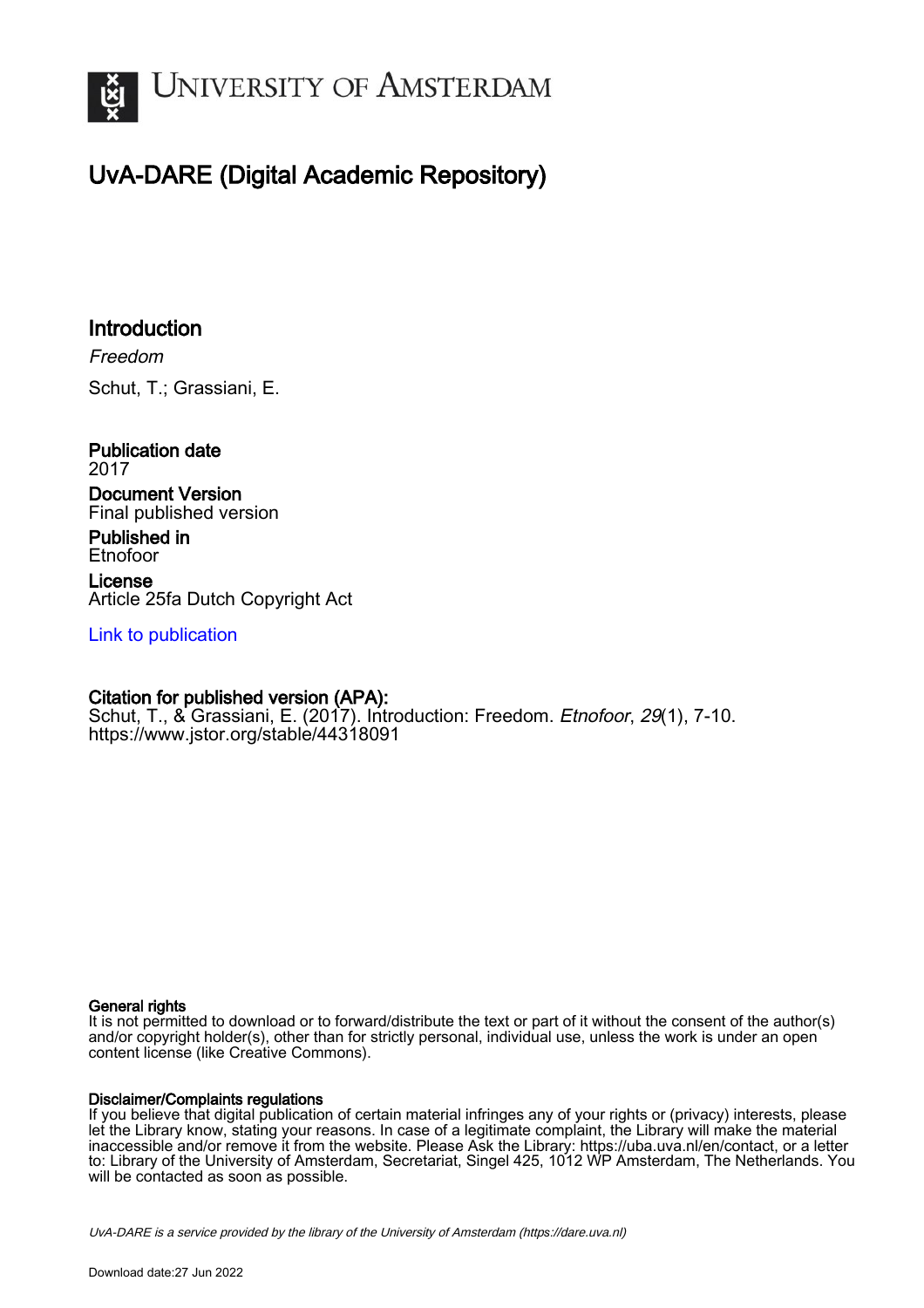# Introduction **Freedom**

 Thijs Schut, University of Amsterdam

 Erella Grassiani, University of Amsterdam

 'Who or what can be free, or not free?' The opening question of Lino e Silva and Wardle's article in this issue can be seen as central to this edition of *Etnofoor*. Take for example Opono Opondo, a former Lord's Resistance Army (LRA) child soldier. After spending sixteen years with the lra, he managed to escape, and afterward tries to build-up a 'normal' life in northern Uganda. In the documentary No Place for a Rebel (Wegdam and Asimakopoulos 2017), we see how Opono learns to ride a motor bike, tries his hand at carpentry, and follows a business course. But we also see how the lra is still very much a part of him. Opono suffers from injuries sustained during battles with the Ugandan military, he is traumatised, and he has to deal with the stigma of being a former lra soldier. We see how Opono struggles in his attempts to settle down. In the end, he decides to do what he thinks he is best at:

 that is, being a soldier. He enrols into the Ugandan military and is sent off to fight the rebel group he was once part of.

 No Place for a Rebel is a film about victims, about perpetrators, and about the hazy line separating them. But, ultimately, it is also about freedom. What does freedom mean to Opono? Does freedom mean not having to fight with the lra any longer? Did Opono experience some degree of freedom during his time in 'the Bush, where he was among his peers and their camaraderie, and where status did not depend on income but on the cruel skills of a rebel? At the least, things were a lot easier there and then, or so Opono tells us. Is it 'freedom' to continuously worry about your livelihood, living with fear for revenge from your neighbours for what the lra did to them, or to come to the depressing realisation that fighting is really the only

Etnofoor, Freedom, volume 29, issue 1, 2017, pp. 7-10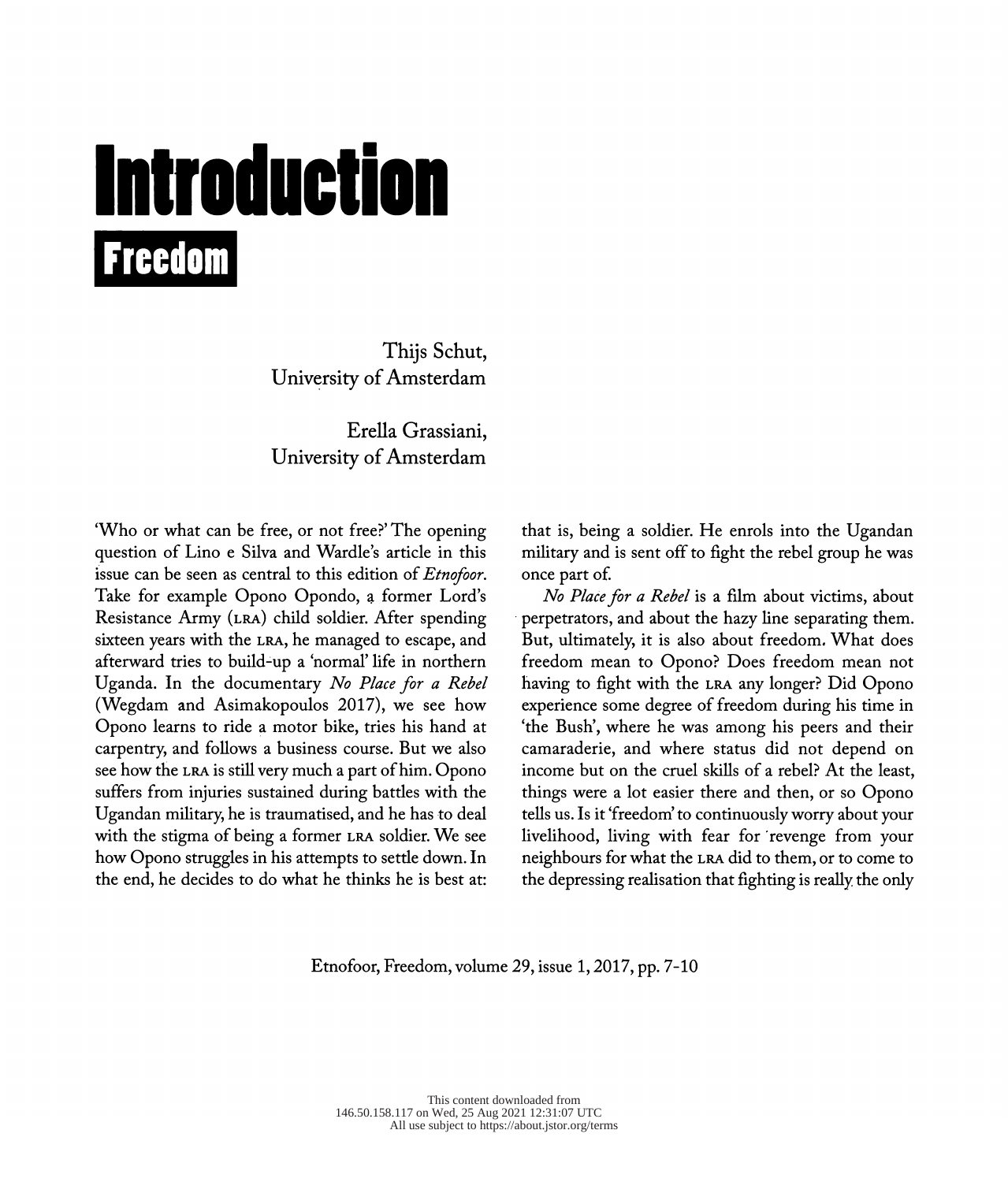skill you have, thus enrolling in the formal military? These questions are difficult to answer, and they remind us that 'freedom' is not an objective state 'out there'. Instead, freedom can be seen as an experience, a subjec tive state, and it should therefore be investigated ás such.

 Studies of freedom, or of what it means to be free, are often characterized by a focus on its relative absence. The emphasis is usually on what people strive to be free from, such as oppression or persecution. In that sense, freedom's political traction  $-$  as a rallying point for the dominated  $-$  is important to mention. Yet, this emphasis does not tell us much about the experience of freedom itself and the way it is inter preted by those who are striving to be 'free'. As Opono Opondo's example shows us, we cannot just assume the meaning of freedom. Too often the notion is not explored, even if there is an explicit focus on 'freedom' (see Steneker, this issue), as if we all know its implicit meaning. It is for this reason that we challenged authors for this issue to critically asses the approach to freedom, and help us to understand the subjective meanings of the concept.

As becomes clear from the current issue, freedom both as an experience and as an idea  $-$  is a concept subject to semantic and ontological complexities. In their article Testing Freedom: Ontological Considerations, Moises Lino e Silva and Huon Wardle show how anthropologists, through their method of fieldwork, could combine these complexities of meaning and being, and come to a fruitful understanding of freedom. They conclude that we should start our inquiries into notions of freedom 'from the presence of a signifier of freedom in the concrete research context', one that can

 lead us 'into the various meanings that freedom acquires in daily use' (24). Indeed, the concept of freedom has a multitude of interpretations. These interpretations have long been subject to philosophical and legal debates, relating to, for example, the Universal Declara tion of Human Rights and freedom of opinion, religion, movement and freedom from want and fear. However, Lino e Silva and Wardle urge us to go beyond the philosophical and judicial implications of these debates, and stimulate us to focus on an ontological definition of freedom. That such a definition might lack clarity and acquires certain vagueness is something the authors tell us not to worry about too much. Indeed, we might arrive at the realisation that 'freedom may come to exist under a variety of understandings'(25).

 This ontological approach to freedom resonates throughout this issue. Annelieke Driessen, Ilse van der Klift and Kristine Krause, for example, explore in their article Freedom in Dementia Care? On Becoming Better Bound to the Nursing Home the experience of freedom among people with dementia living in Dutch nursing homes with open door policies. The bulk of Dutch care houses tend to restrict residents' freedom, aiming to prevent residents from doing harm to themselves. However, the authors suggest, a care home with an open door policy 'leaves residents feeling less confronted with mobility restrictions'(30), and as such it enables residents to feel more at home. Moreover, staying inside (that is to say, not to make use of the 'open doors') is actively promoted by staff - something that is called 'will-making' by the authors - and made into an attrac tive alternative to going out. Again, the authors argue, this stimulates attachment to one's residency. Open doors stimulate feeling at home and feeling attached,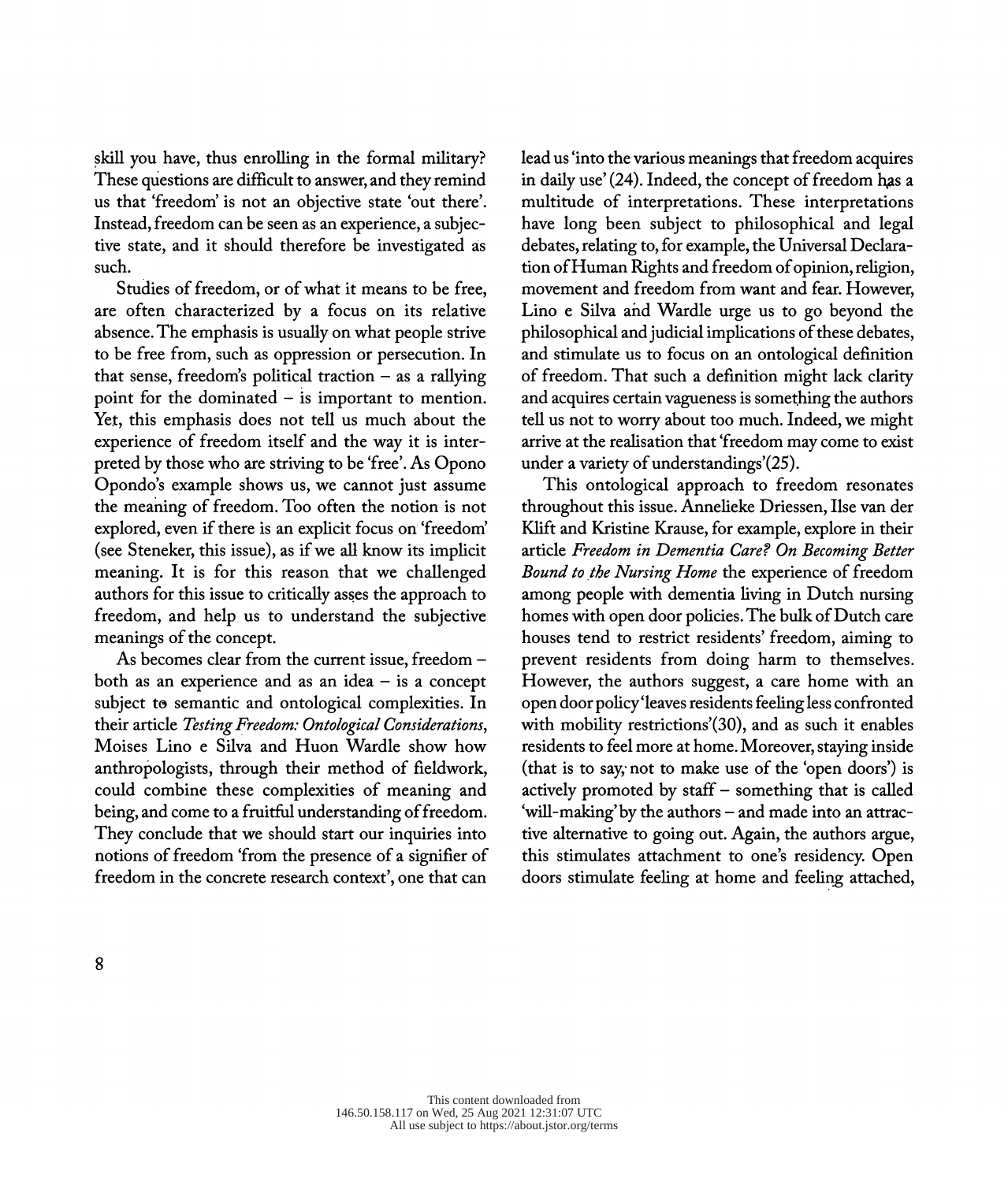and instead of being confronted with mobility restric tions people experience freedom.

 In the next article, Migrants' Navigation of the Thai- Burmese Borderlands: Vision, Visibility, and 'the Art of Acting Thai', Frida Bjørneseth explores the ways in which Burmese migrants seek freedom in the Burma/ Thai borderland. In particular, she focusses on how these migrants navigate and manage 'visibility' and 'invisibility' vis-a-vis the Thai- state. While being 'visible' - having formal papers - means one has the relative freedom to move around without being arrested, having such papers also means one needs to present him/herself continuously to the state. In a borderland that is subject to ever changing policies, such visibility can have its downsides, while staying under the state's radar  $-$  and thus being invisible  $-$  can actually provide stronger feelings of freedom. This article thus highlights the dual-sided nature of how freedom is experienced.

 Benjamin Bowles explores in Gongoozled: Freedom, Surveillance and the Public/Private Divide on the Water ways of South East England how Boaters, or boat dwellers, in England look for particular freedoms from society through their way of life. He shows that, while being free in many ways, these Boaters are, because of their life style, at the same time surveilled by the state and constantly looked at (gongoozled in their own terms) by passers-by. As such, their privacy is severely constrained and they are forced to give up one kind of freedom in their search for another.

 Judith Farkas comes to a similar conclusion in her article 'To Separate from the Umbilical Cord of Society': Freedom as Dependence and Independence in Hungarian Ecovillages. The ecovillages she described have been set  up by people looking for 'off-the-griď living, provide people with a sense of freedom, as they can live outside mainstream society and its associated pressures of consumption, globalisation, and environmental issues. They do so, however, by subjugating themselves to a collective (the ecovillage) and to 'nature'. Hence, for ecovillagers, freedom means being independent and dependent at the same time. As Farkas shows, an ecov illage life creates many non-freedoms in order for people to recover some of the freedoms they feel contemporary society constrains.

 We can find a similar ambivalent notion of freedom in the final contribution to this issue by Sjaak van der Geest. In The Freedom of Anthropological Fieldwork, he reminds us  $-$  as the title suggests  $-$  of the joys of doing fieldwork and the degrees of freedom that anthropolo gists can find in it. Or at least, that is how he experi enced most of his fieldwork himself; others where less happy with their time in the field. In this respect Van der Geest refers to Malinowski (1967), who famously described (parts) of his fieldwork in terms of misery, boredom and frustration. Indeed, the wilful submission to alien rules, belief systems and symbols can result in experiences of loneliness and estrangement. Yet, to Van der Geest, it did not. Instead, the alien world he submerged in (among the Twi in Ghana) encouraged him to rethink his own categorisations, as if he was experiencing a second birth. Fieldwork, according to Van der Geest, is a disturbance of routine, which stimu lates a 'recover[y] and awareness of our freedom.' Because 'Fieldwork calls us awake' (110).

 To anthropologists, these final words of Van der Geest's article must sound familiar. Fieldwork - in terms of its long-term engagement with the people we